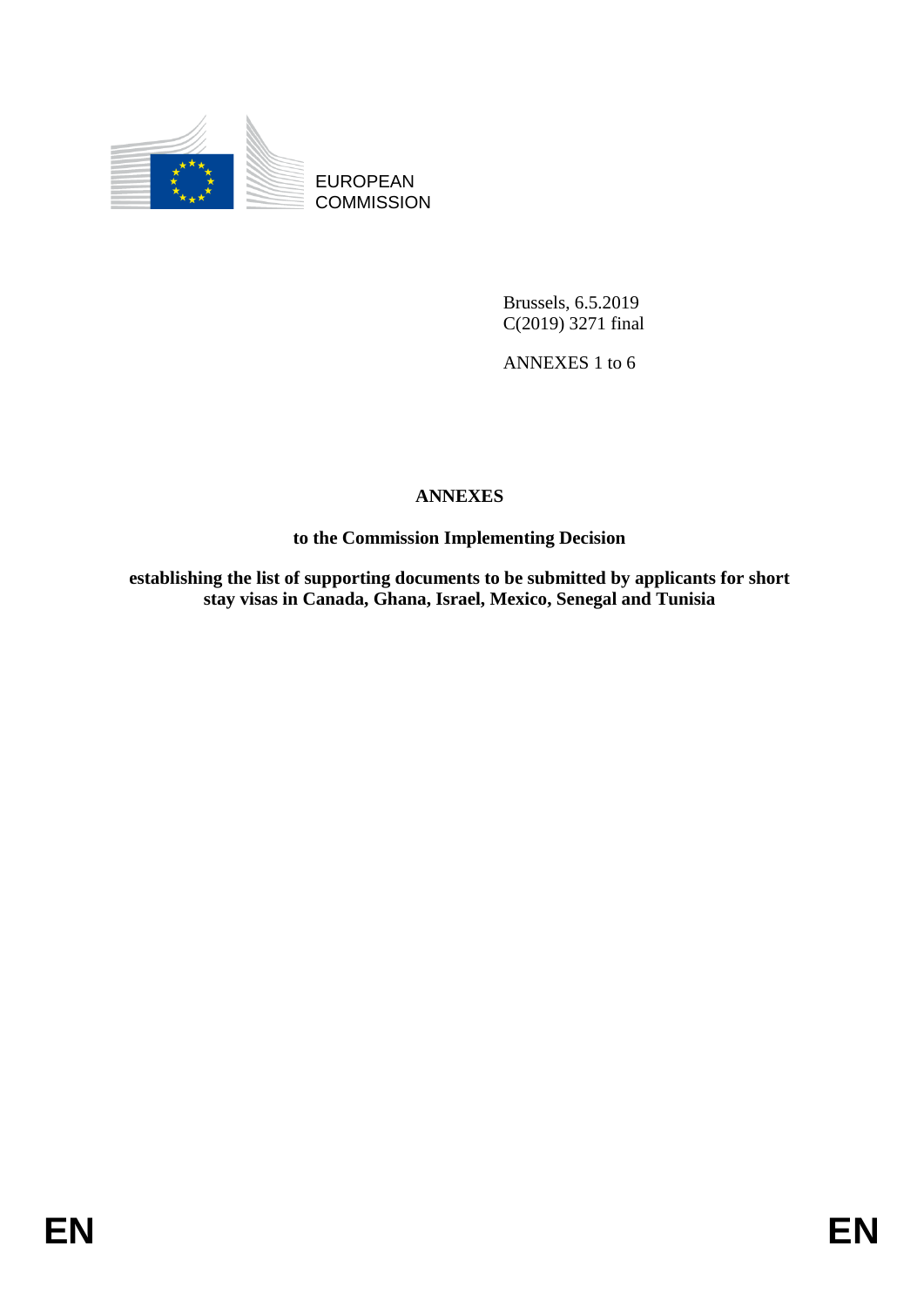## **ANNEX I**

## **List of supporting documents to be submitted by applicants for short stay visas in Canada**

#### **Part I: General requirements**

### **1. Proof of legal residence in Canada and re-entry document**

- For travellers returning to Canada: A Canadian permanent residence card or visa (valid for at least three months after the date of re-entry).
- For travellers proceeding to onward travel (not returning to Canada), after leaving the territory of the Member States: Travel reservation (plane/train ticket) and relevant visa or travel document authorising entry into the country of destination.

### **2. Proof of travel arrangements**

A round trip flight/travel reservation or other proof of intended transport and full itinerary, if the visit concerns several Member States and Member States not applying the common visa policy.

## **3. Proof of sufficient means of subsistence for the intended journey**

- Bank account statement(s) during the last three months clearly indicating the name of the bank account holder(s); or other proof of funds such as:
	- a) recent bank account statements showing movements over a certain period (at least the last three months);
	- b) credit card(s) and a credit card account statement clearly indicating the cardholder's name;
	- c) traveller's cheques;
	- d) salary slips;
	- e) certificate of employment;
	- f) registered proof of sponsorship and/or private accommodation.
- Travelling for the purpose of business: If applicable, letter stating that all expenses are fully covered (e.g. a written proof that the employer/company sponsor pays the expenses).
- In case of self-employment: business registration and/or proof of funds.
- Students/researchers, if applicable, letter stating that all expenses are fully covered.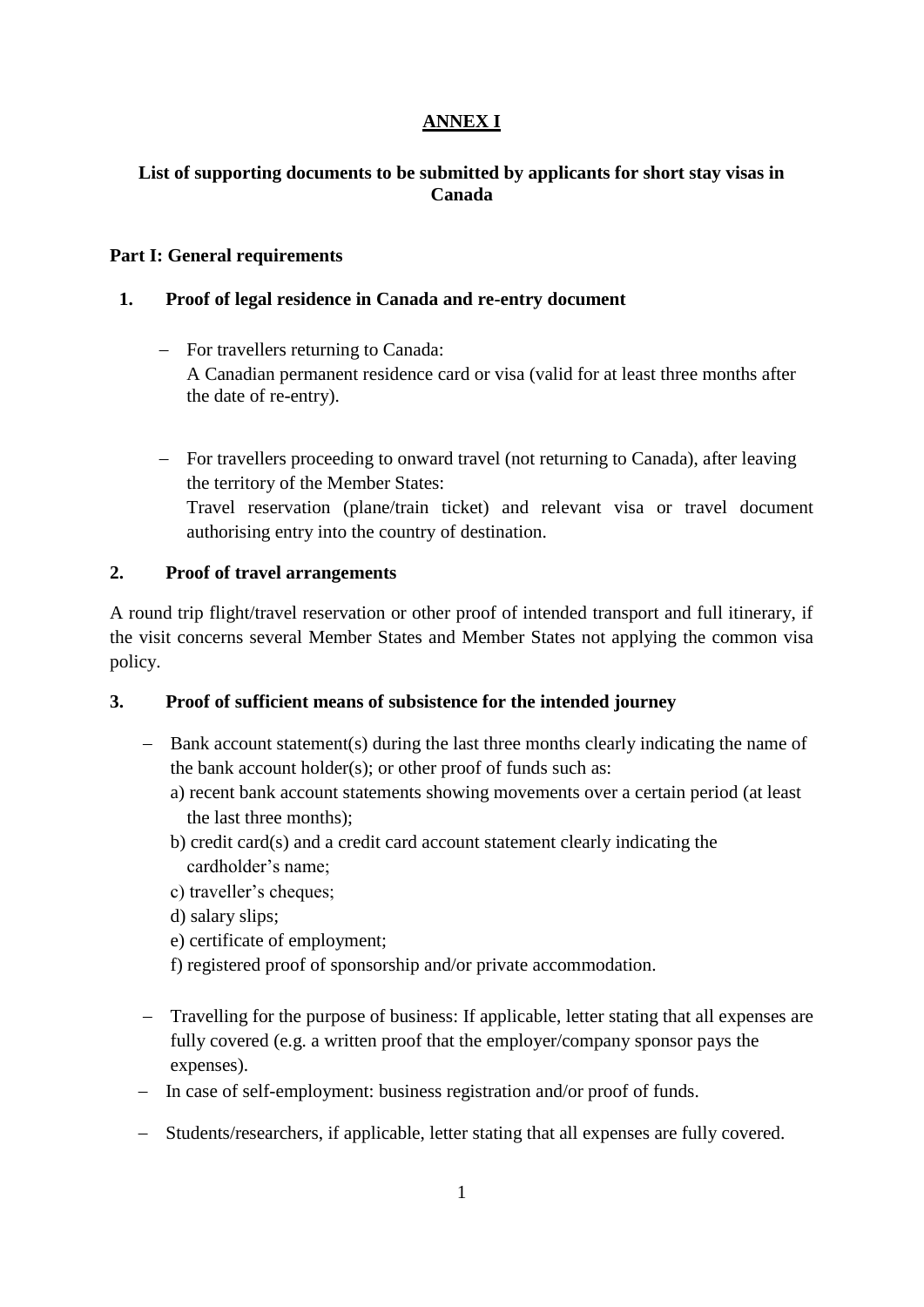## **4. Minors travelling without parents/guardians or with one parent/guardian only**

Consent of the parent(s) or the legal guardian(s).

## **Part II — Documents to be submitted depending on purpose**

### **1. Tourism**

- Individuals: confirmed hotel reservations, stating the name, address and telephone number of the hotel, including the booking confirmation number.
- Groups: the letter of the travel agency mentioning the same information as for individuals, or other proof of accommodation (e.g. rental agreement).

## **2. Visiting family and friends**

- Invitation letter from the friend/relative (some Member States may require that a specific form be used for the invitation letter — cf. information by the Member State concerned).
- Copy of the ID card (national or residence permit) of the friend/relative.

### **3. Business**

- An invitation letter from the business partner specifying the nature of the business (some Member States may require that a specific form be used (cf. information by the Member State concerned).
- Reference letter from the employer; and
- Confirmed accommodation if different from the hotel, stating the name, address and telephone number of the accommodation.

#### **4. Students/researchers**

- Letter from the receiving institution on the length and purpose of the stay;
- Letter from the home institution on enrolment; and
- Confirmed accommodation.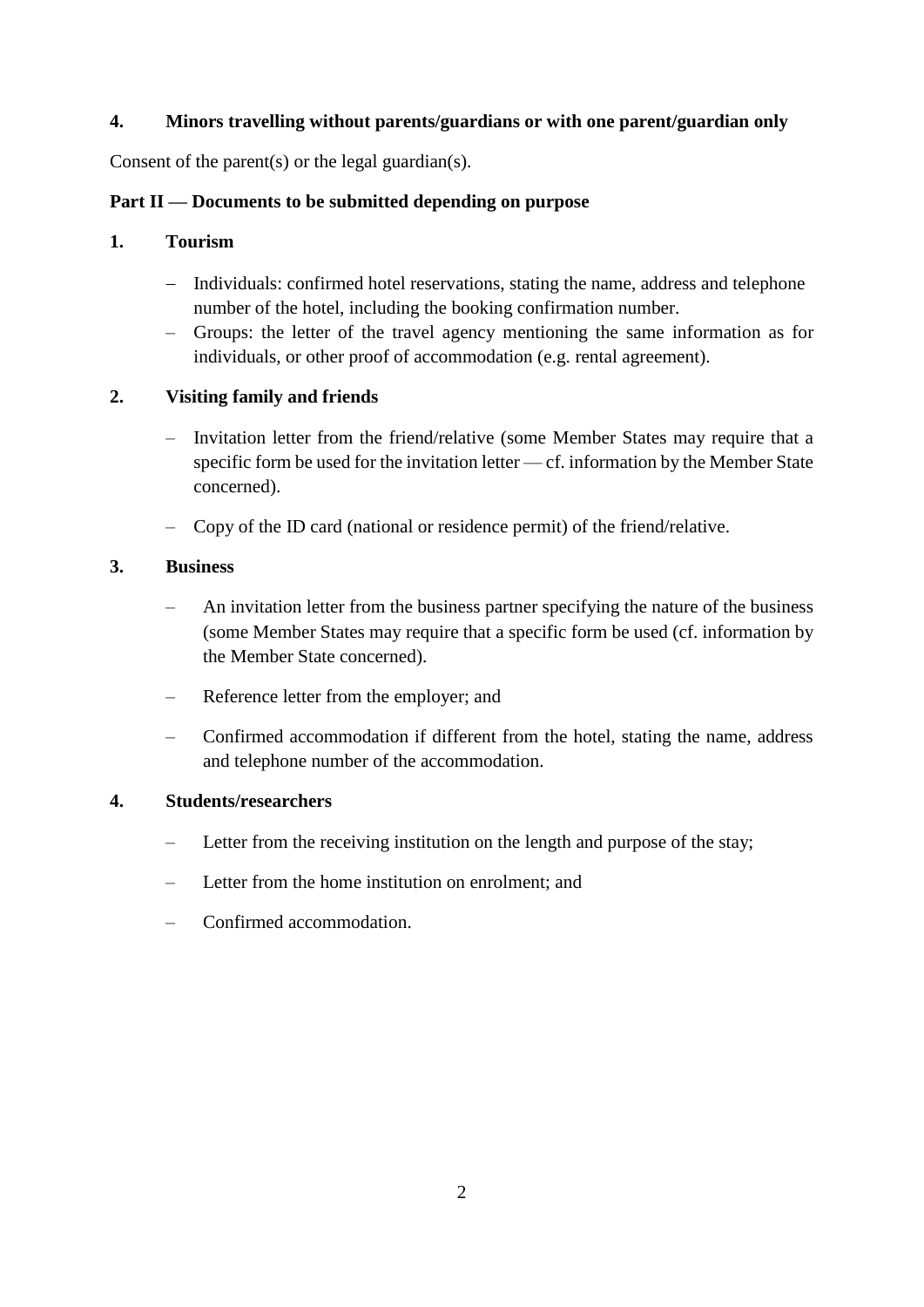### **ANNEX II**

### **List of supporting documents to be presented by applicants for short stay visas in Ghana**

### **I. General requirements**

- 1. Proof of accommodation/hotel reservation.
- 2. Birth certificate.
- 3. If minors (under 18) are not accompanied by one of the parents: parental consent of both parents and copies of their id/passport. The consent of the parents/legal guardians should be required only if the minor travels alone or only with one parent. Exceptions are made if the single parent with whom the minor is to travel holds sole custody.
- 4. Booking slip or reservation for the round-trip ticket.
- 5. Holders of diplomatic and service passport: note verbale.
- 6. Proof of social and economic ties in Ghana:
	- a) If applicable, evidence of social ties such as a marriage certificate, birth certificates of dependent children, an official leave letter from the university or school including proof of paid school fees and school reports;
	- b) Bank statements for the last three months;
	- c) If applicable, employment letter stating employment terms and conditions and monthly income;
	- d) Salary slips for the last three months or an employment contract (if employed);
	- e) Business papers such as a business registration certificate, tax clearance certificates, proof of an active business (bills of lading, import declaration forms, invoices (if self-employed).
- 7. Proof of sufficient financial means for intended stay:
	- a) Proof of financial means: e.g. personal and globally accessible bank account, bank statements and pay slips for the last three months**.**
	- b) If the costs for the trip are not covered by the applicant: proof of financial support for those costs.

#### **II. Supporting documents to be submitted depending on the purpose of the journey**

#### **1. Airport transit**

a) Invitation and visa/residence permit for the final destination.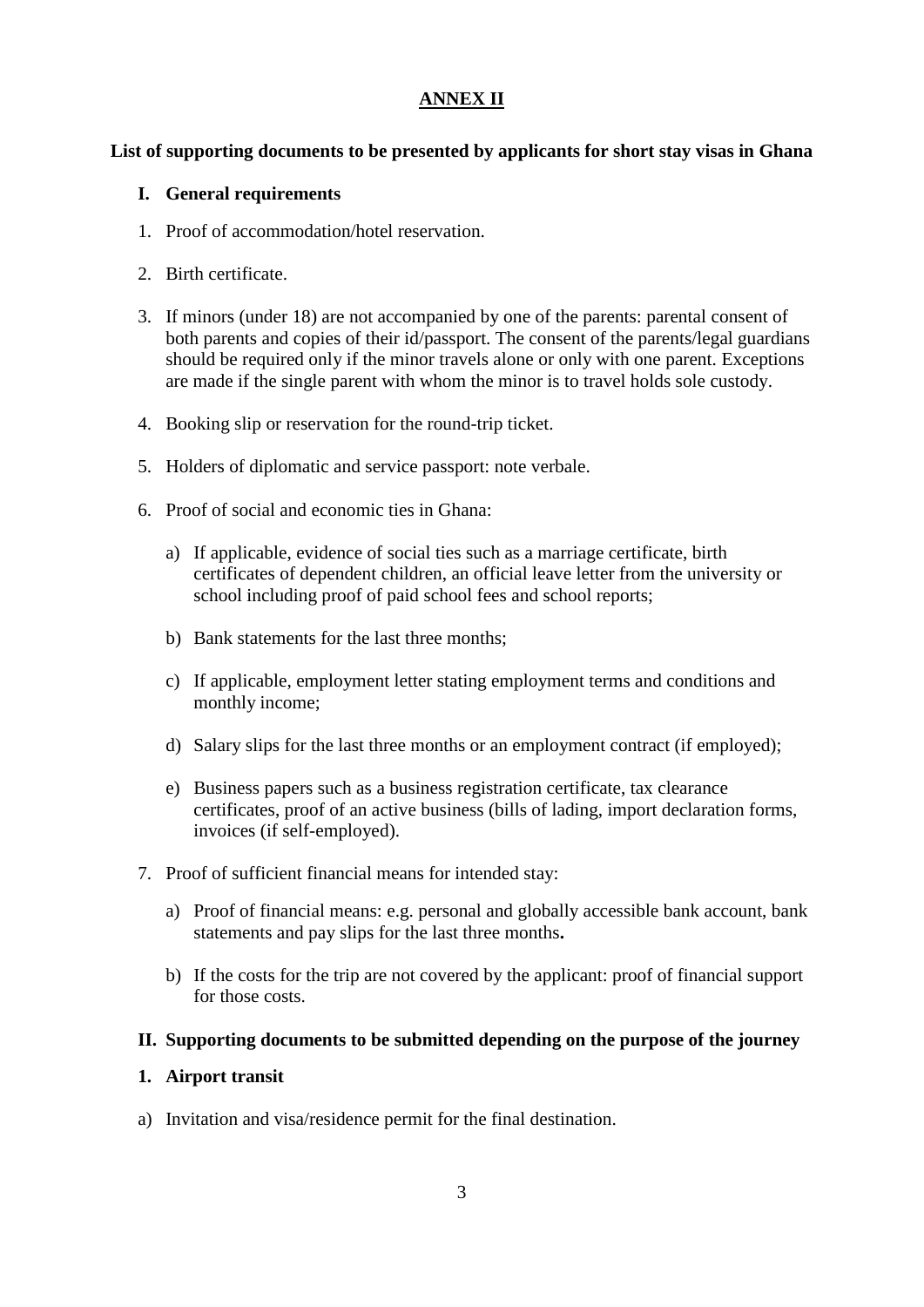b) Proof of the purpose of the trip to the country of destination, such as a letter of invitation from a company/person (incl. contact details), hotel reservation or documents relating to a previous visit or relationship in the country of destination.

## **2. Business**

- a) Signed invitation letter from the sponsor company in the Member State of destination.
- b) Proof of business with the sponsor company, e.g. order confirmations, down payments, pro-forma invoices, email correspondence.
- c) Letter from the company in the country of residence stating the purpose of the trip.
- d) Copy of sponsors' entry in the national registrar of companies.

## **3. Private or family visit**

- If invited by a private individual, a signed invitation letter from the host and a copy of the hosts' EU passport or residence permit. (Some Member States may require applicants to present proof of sponsorship and/or accommodation by means of a national form).
- If invited by an institution or a church: a signed invitation.
- $-$  Proof of family ties with EU host.
- $-I$  If the purpose of the trip is 'attending a funeral':
	- Death certificate of the deceased;
	- Member States may require the birth certificate of the deceased as proof of family ties with the applicant.
	- Confirmation of the appointment by the funeral company.

## **4. Medical treatment**

- a) Letter from a local doctor giving a diagnosis.
- b) Letter from a national hospital/doctor consenting to treat the patient and the expected length of the treatment.
- c) Overview of the estimated costs for the surgery/treatment.
- d) Proof of sufficient financial means to cover the treatment and costs of living during the stay.
- e) Proof of advance payment receipt from the national hospital/doctor, depending on the requirements of the Member State of destination.

## **5. Sports (tournaments or trials for transfers)**

- a) Letter of invitation from the organiser, sponsor company or sports club.
- b) Letter of introduction from Ghana Sports Council and/or respective sports association/federation that there is no objection for the applicant to compete in tournaments or trials for transfers.
- c) Proof of sporting ability (CV, world ranking, trophies, selection for the national team, personal records).

## **6. Tourism**

a) Plausible travel itinerary.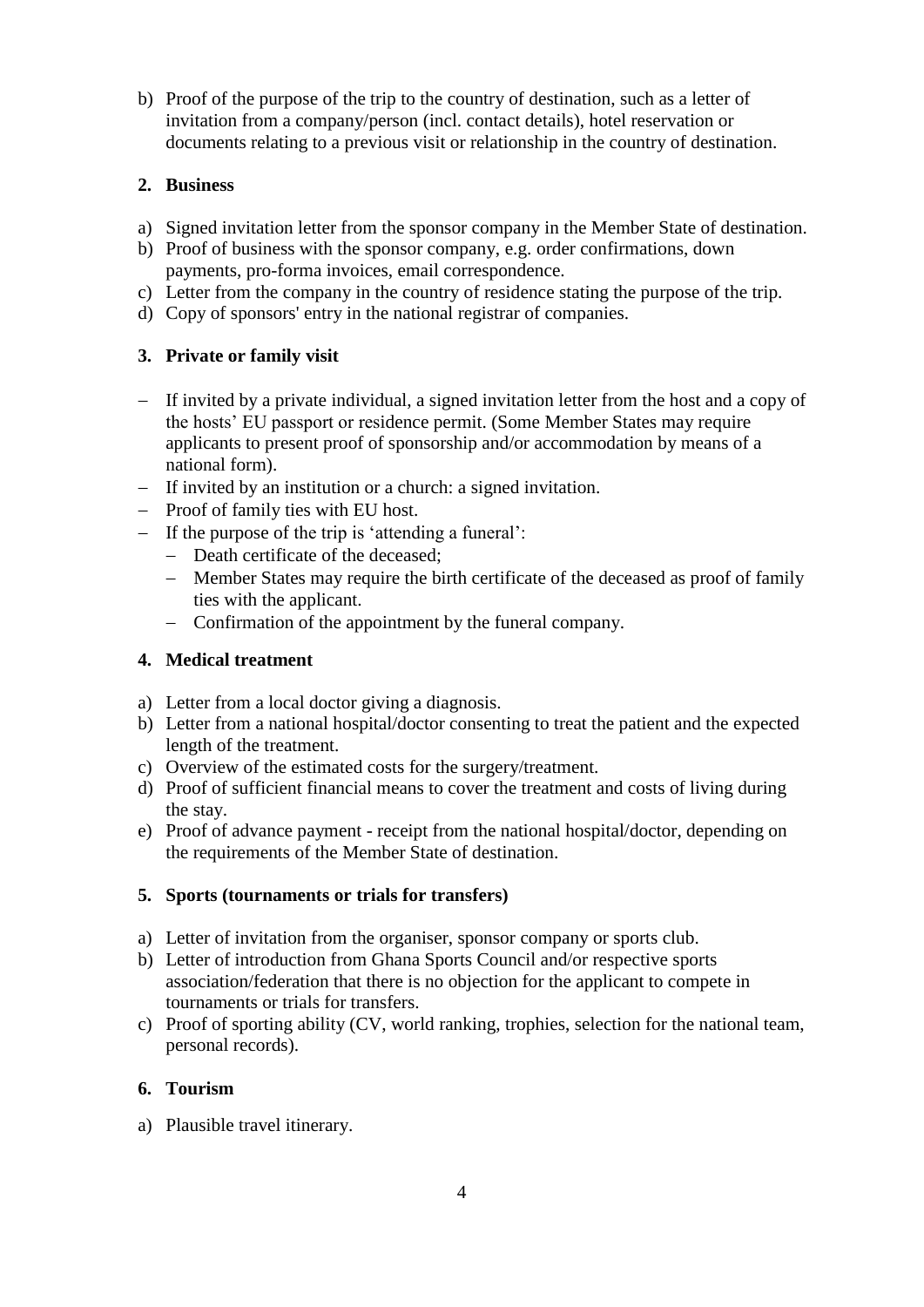## **7. Cultural purposes: recording/concert/festival/performance/lessons**

- a) Introductory letter from an association and musician card and proof of musical activities.
- b) For recording: studio contract & transfer slip for instalments of studio fees.
- c) For lessons: contract stating duration and payment.
- d) For festivals or concerts: detailed concert schedule, contract stating duration and payment.

#### **8. Internship/training/language courses**

- a) Letter from the host institution or confirmed registration.
- b) Information on the duration (working hours a week).
- c) Information on the expected salary.
- d) Proof of payment for the course (for language courses/training).

### **9. Attending trade fairs**

- a) **Visitors:** trade fair ticket, introduction letter from the company in the country of residence, country of residence company's business registration certificates and a 'form A', tax clearance certificate and bank statement.
- b) **Exhibitors**: proof of registration at the fair, proof of payment, introduction letter from the company in the country of residence, country of residence's business registration certificates and a 'form A', tax clearance certificate and bank statements of the last three months.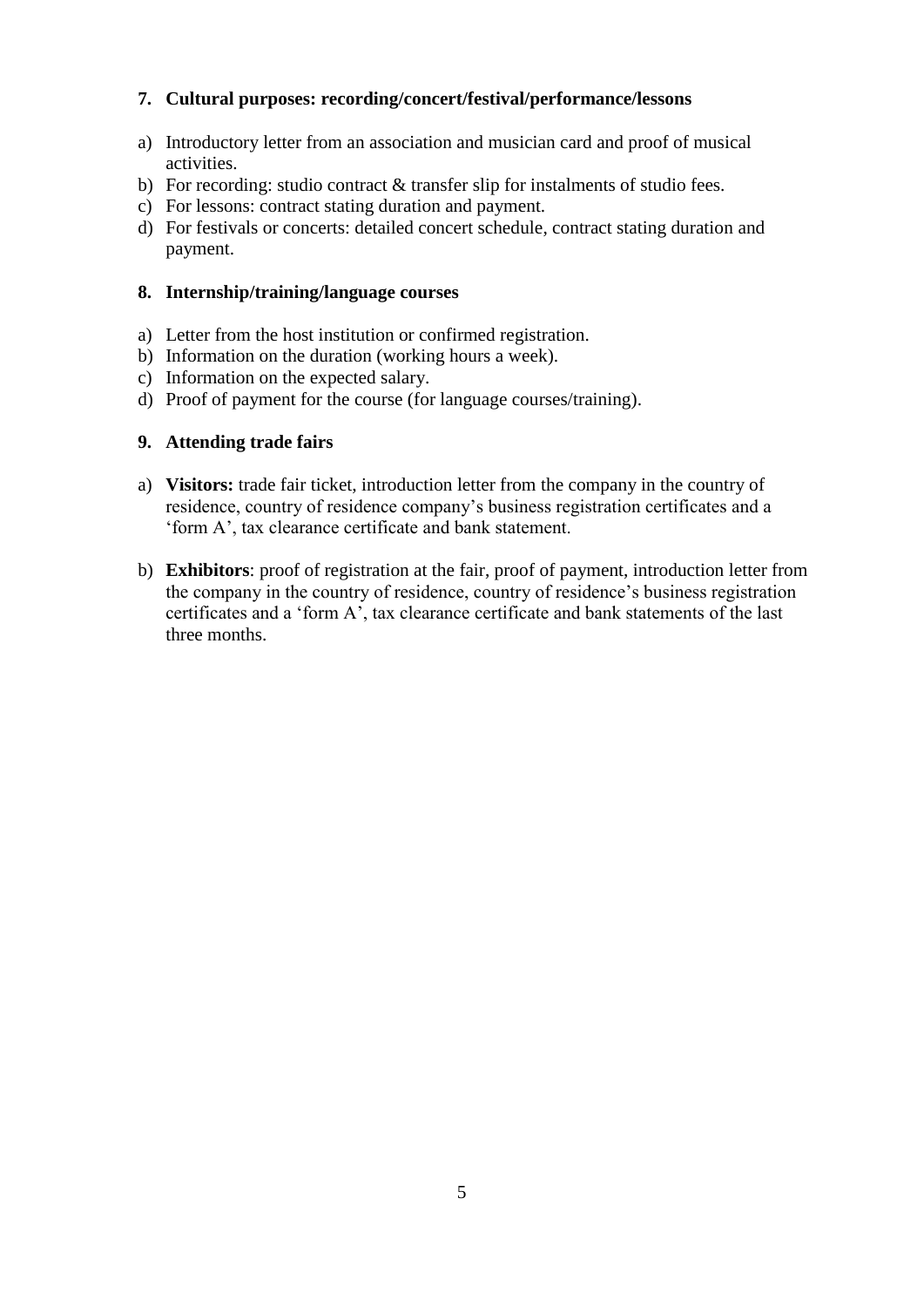## **ANNEX III**

## **List of supporting documents to be submitted by applicants for short stay visas in Israel**

## **I. General requirements for all visa applicants**

- Proof of accommodation in the Member State of destination: hotel booking for whole duration of the stay in the Member State if accommodation is not provided by host or official form/invitation letter confirming accommodation by the host.
- Proof of solvency or any evidence of income confirming that they cover all costs related to travel and stay**:** bank statements for the last three months, and/or copies of salary slips of the last three months and/or a letter of invitation by the company/institution.
- Proof of residence rights stay in Israel valid for a minimum of three months after the intended departure from the territory of the Member States should be presented.
- Information about travel arrangements: return flight booking with intended dates of travel.
- Proof of studies/retirement/employment with a confirmation of the possibility to return to work. The person signing the proof should be identified by name and surname, position and contact details**.**

## **II. Documents to be submitted depending on the purpose of the visit**

## **1. Business visit**

- Signed invitation from company in the Member State including the full name of the applicant, the purpose of the visit, who will cover travel and accommodation costs, the company's contact details. Job description and dates of the visits should be explicitly stated in the letter from the sponsor company.

## **2. Visit of a friend/relative**

 Signed invitation from a friend/relative including full name of the applicant, the purpose and duration of the visit, address during the stay in the Member State (contact details of the host). Some Member States require that the sponsor use a standard form of proof of sponsorship and/or private accommodation.

## **3. Seminar/course/scientific, cultural, sports or religious events**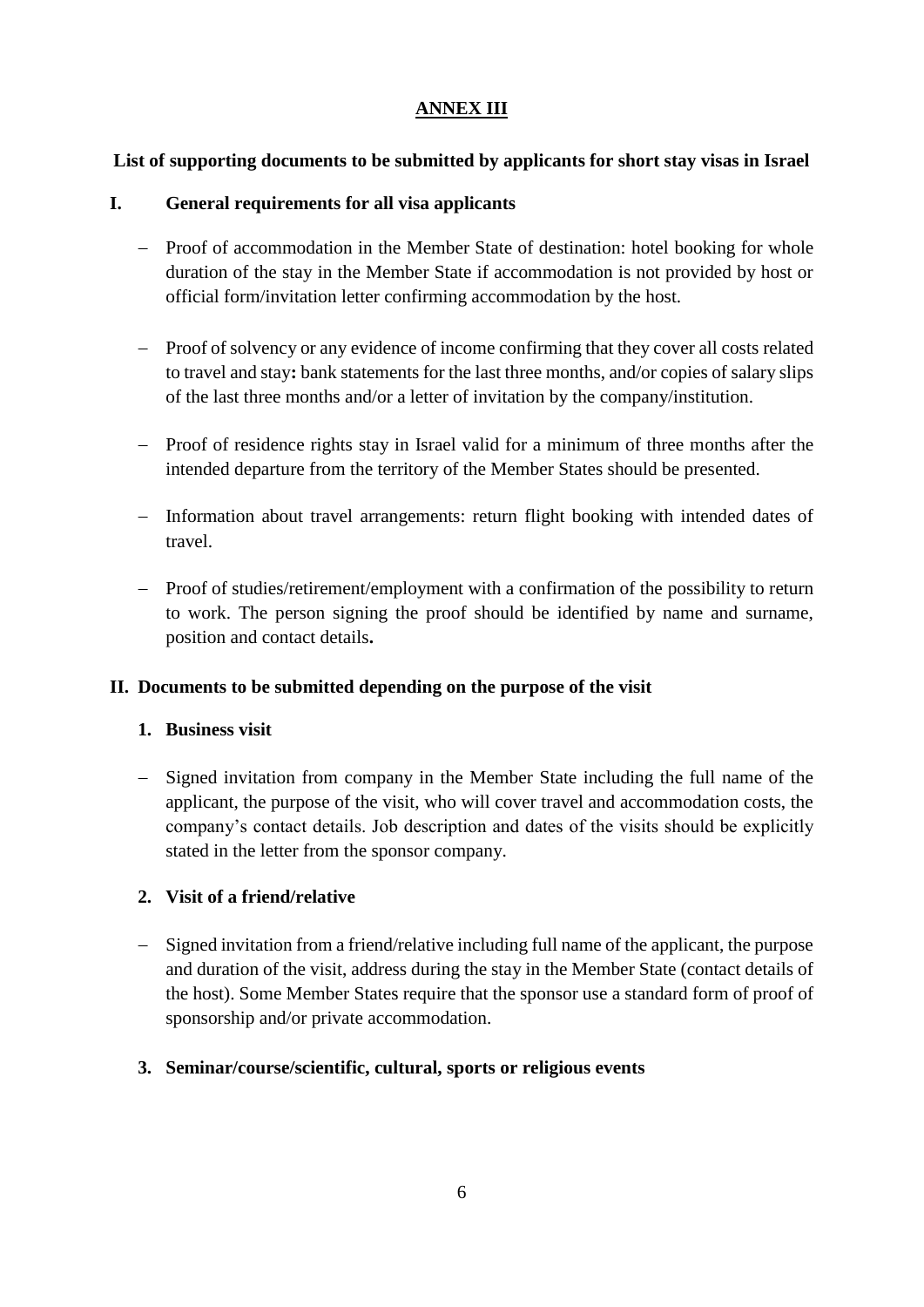- Signed invitation from the organising authority of the event, including the applicants full name, the purpose of the visit, address during the stay in the Member State, who will cover travel and accommodation costs, contact details of the organising authority.

#### **III.Minors travelling alone or with only one parent/legal guardian**

The consent of the parents/legal guardians should be required only if the minor travels alone or with only one parent. Exceptions should be made to this if a single parent/legal guardian with whom the minor is to travel, holds sole custody.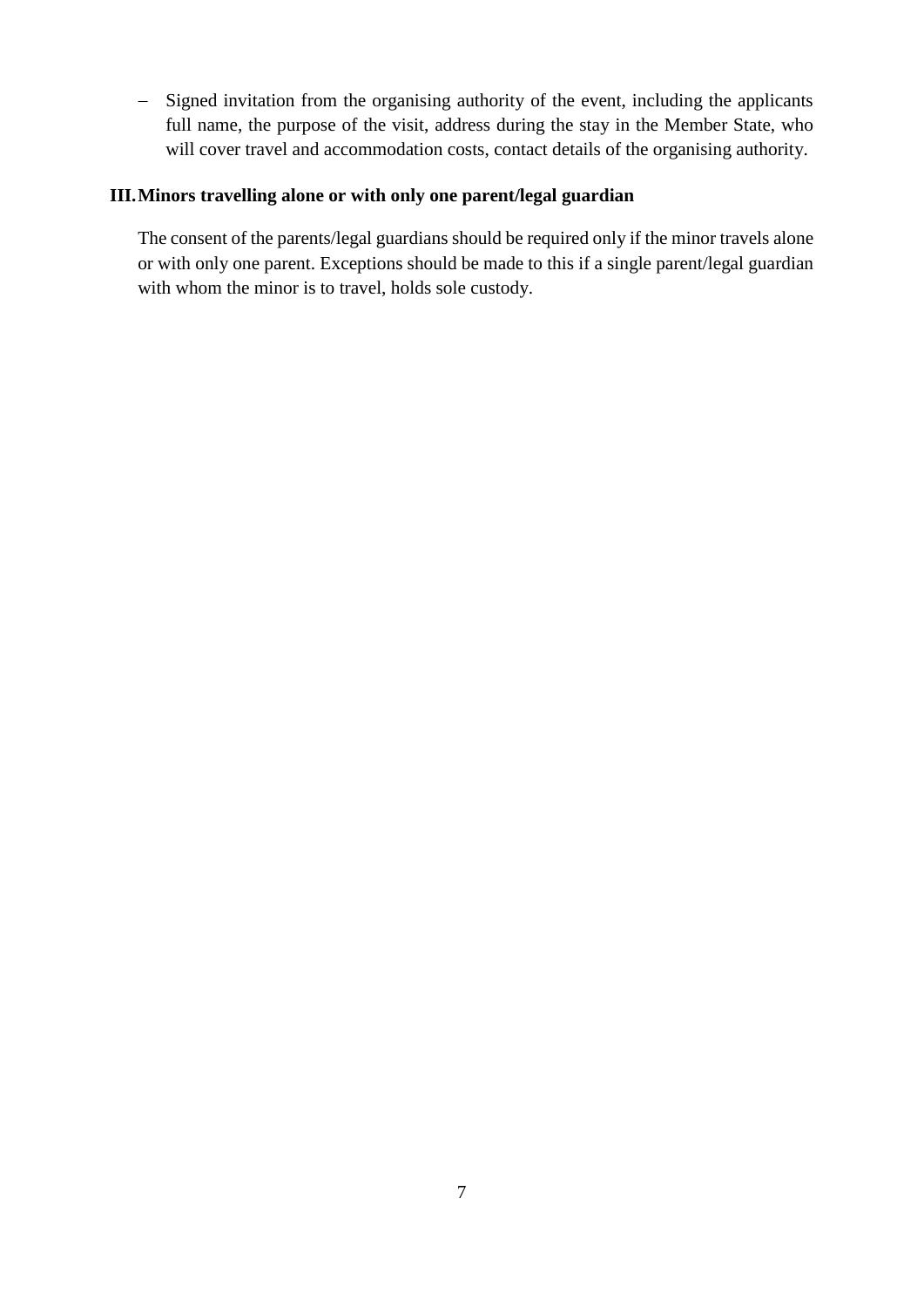## **ANNEX IV**

## **List of supporting documents to be submitted by applicants for short stay visas in Mexico**

### **I. General requirements**

### **1. Residence permit**

- a) For non-Mexican nationals residing in Mexico: a residence permit issued by the Mexican authorities valid beyond the intended date of arrival back in Mexico.
- b) For third country nationals residing in one of the other countries subject to the territorial jurisdiction of the relevant Member States' consulate in Mexico: a residence permit issued by the authorities of the country of residence valid three months beyond the intended date of departure from the territory of the Member States, as well as a proof of legal residence in Mexico while submitting the visa application (e.g. Mexican migratory entry form).
- c) If the non-Mexican national does not intend to return to Mexico: proof that entry into their country of origin or any other third country is guaranteed.
- **2. Ticket reservation for return trip to Mexico**, or to the country of residence, or to the country of final destination.

#### **3. Means of subsistence**

- a) Bank statements for the last three months;
- b) Proof of sufficient financial means to cover expenses during the stay, for example:
	- credit card valid abroad and accompanied by a bank statement confirming card ownership and available funds; and/or
	- pay slips; and/or
	- travellers' cheques.

**4. Proof of intention to return** to the country of residence, such as proof of employment, property ownership, family ties.

#### **5. Accommodation**

- copy of a hotel booking; or
- proof of other accommodation for the duration of the stay in the Member State of destination; or
- proof of sufficient means to cover accommodation.

#### **6. Additional requirements for minors** (under 18)

Birth certificate; and/or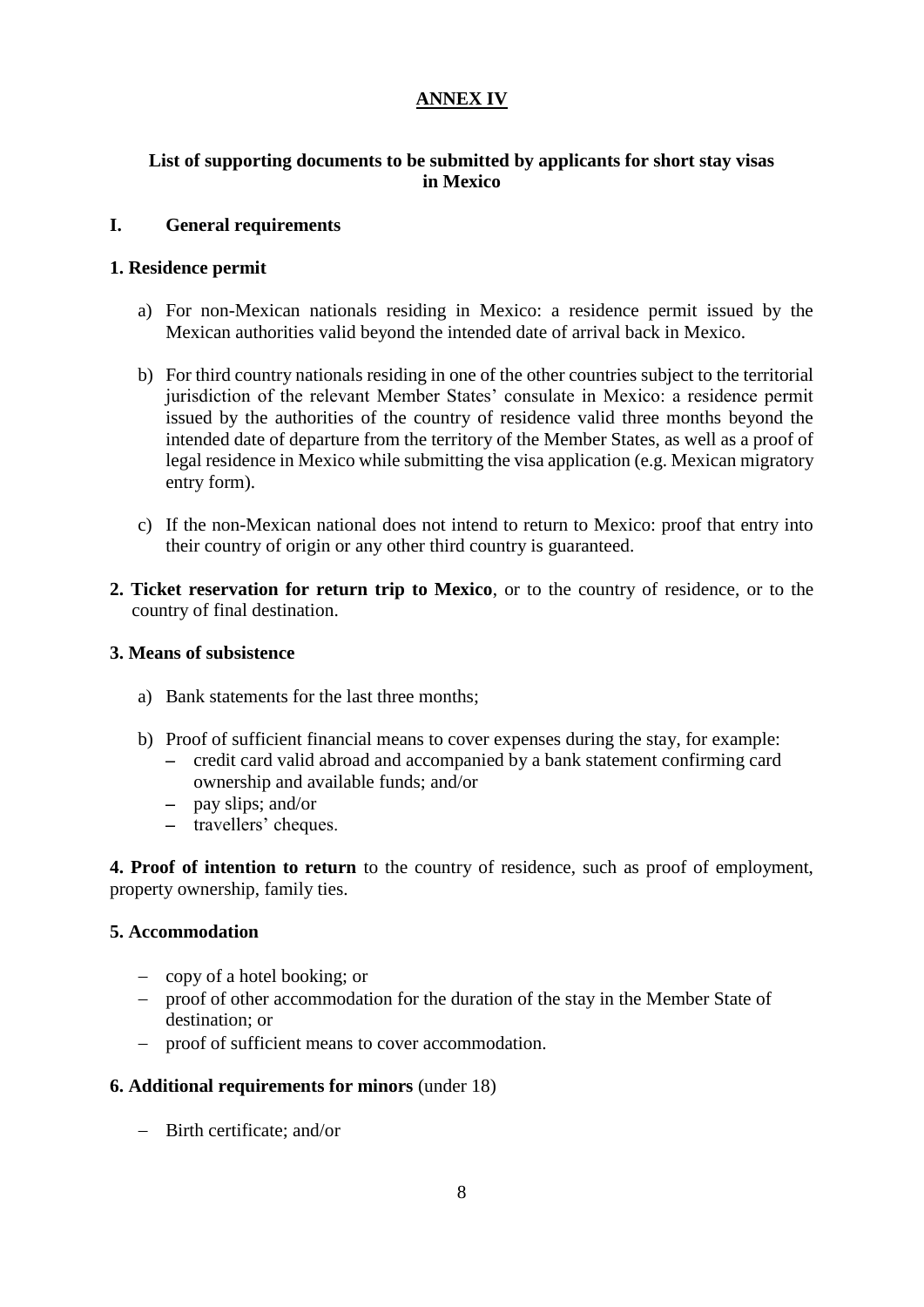- Court documents (e.g. in adoption or shared custody cases); and/or
- Death certificate (if one of the minor's parents is deceased).

The consent of either both parents or legal guardians is required if the minor is going to travel alone. If the minor travels with only one of the parents/legal guardians, the written consent of the other is required. No additional consent is required if the minor travels with a parent/legal guardian who has sole custody.

All these documents must be legalised. If necessary, a translation may also be requested (e.g. for documents not issued in Latin).

## **II. Documents to be submitted depending on the purpose of the journey**

## **1. Airport transit**

- Permission to enter the country of final destination: proof of legal permission (visa, if necessary) to enter the country of final destination, as well as a proof of onward travel arrangements after transit (e.g. ticket reservation).

## **2. Tourism**

- Proof of payment for the package holiday, if applicable.

## **3. Visit to relatives/friends**

- Invitation from a relative or friend in the country of destination.

Official invitation from a relative or friend approved by the competent local authorities of the country of destination. (Some Member States may require proof of invitation/sponsorship, from the host and/or private accommodation by means of a national form - cf. information by the Member State concerned)

#### **4. Business trip**

Company document: official document confirming the applicant's business trip and employment status, issued by the local company or institution and/or the company or institution in the Member State of destination duly stamped and signed. If the company pays the travel and subsistence costs, the document should include this information.

## **5. Trip for cultural, sports, vocational training, educational or research purposes**

Official invitation from the organiser: official document or letter of invitation from the organiser of the cultural, sports, vocational training, educational or research event or a letter of acceptance from the university or institution in the Member State of destination duly stamped and signed. If the organiser pays travel and subsistence costs, the document should include this information.

#### **6. Medical treatment**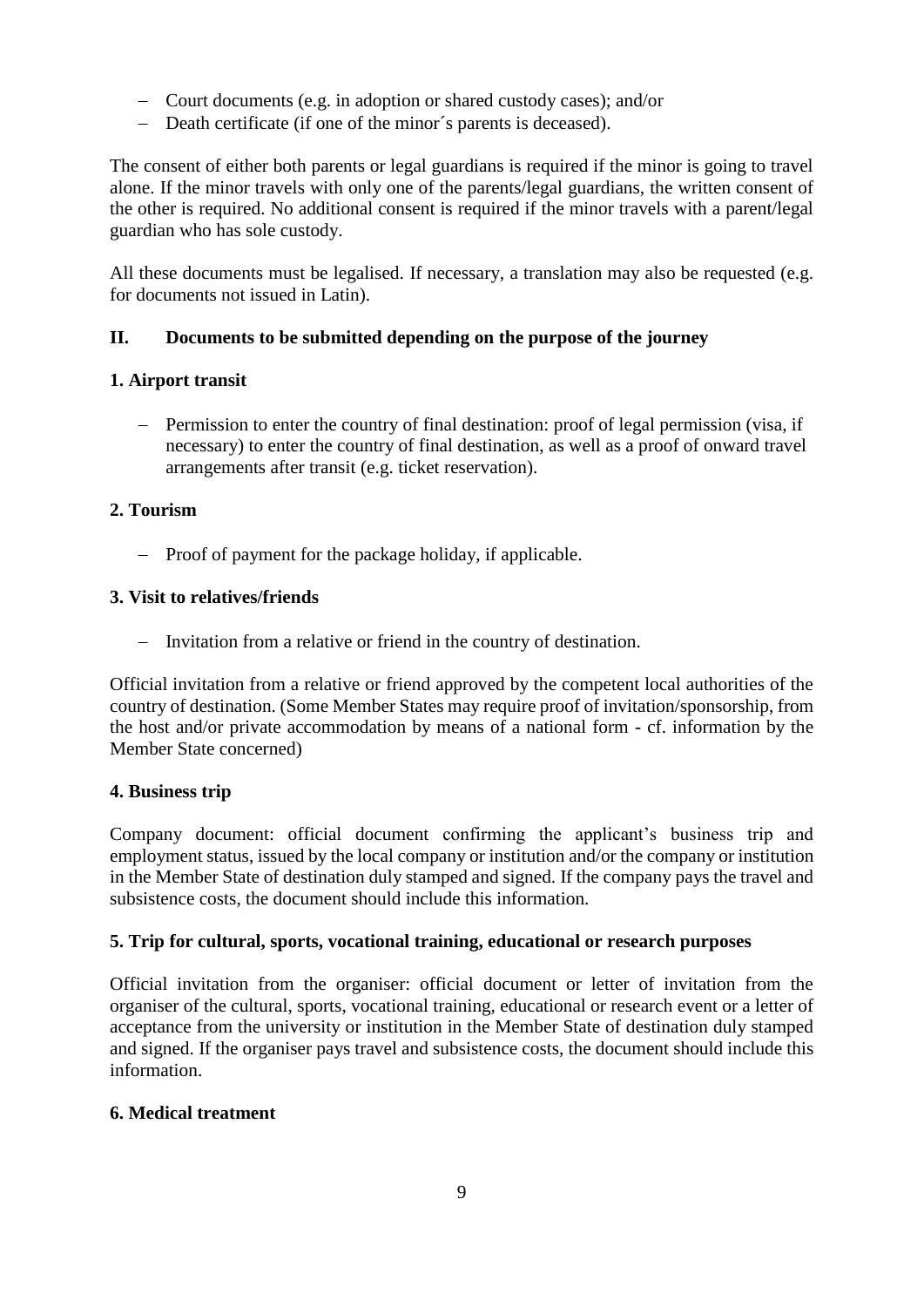- Medical certificate confirming the need for treatment.
- Official document of the host medical institution confirming the date and duration of the medical treatment.
- Proof of sufficient financial means to pay for the medical treatment or proof of prepayment for medical treatment.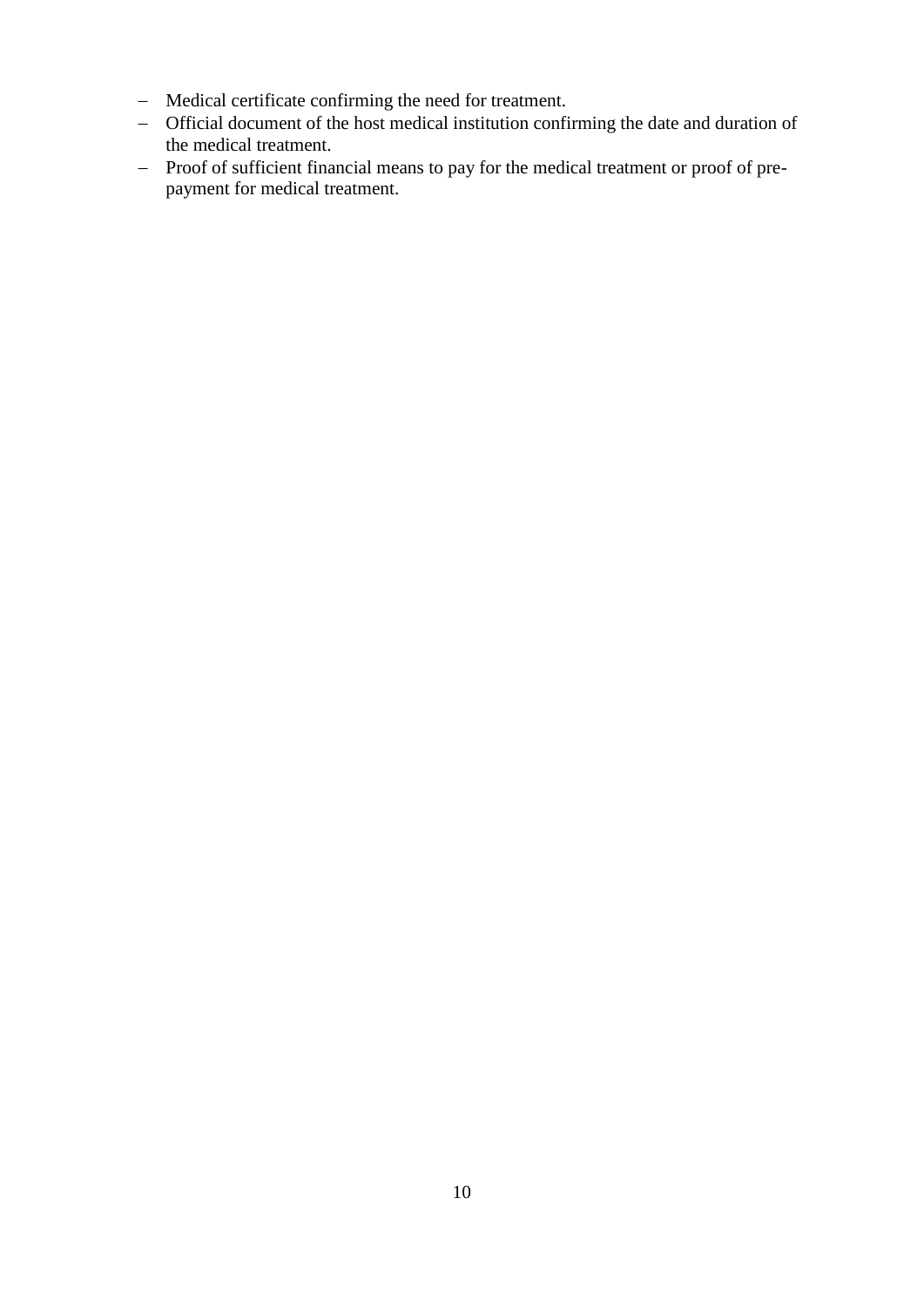## **ANNEX V**

## **List of supporting documents to be submitted by applicants for short stay visas in Senegal**

## **I. General requirements for all visa applicants**

## 1. **Proof of a return flight reservation**

## 2. **Proof of accommodation during the visit**

- confirmation of accommodation provided by the host company, or if not covered by the inviting company:
	- proof of means to cover accommodation costs, or
	- confirmation of private accommodation, stating that the host will cover the costs, or
	- proof of rental or ownership of a property.
- 3. **Proof of financial means** (salary slips and/or bank statements for the last three months, credit card, letter of sponsorship, formal obligation).

## 4. **Proof of socioeconomic situation or status in Senegal**

- Civil servants/employees: act of appointment or certificate of tenure or certificate of employment or recent employment contract, certificate of leave of absence or mission order.
- Traders: proof of entry in the trade register, single taxpayer identification number (NINEA), bank statements for the last three months, proof of the company's activities (invoices, delivery notes, proof of consignment of goods, etc.).
- Pensioners: proof of receipt of a retirement pension.
- Students: school attendance certificate for the current academic year, proof of personal financial means or sponsorship by a sponsor. Documents to be submitted by the sponsor: specific cases (civil servant, trader, employee, etc.) and a copy of the sponsor's identity document.
- Minors: copy of the birth certificate or the family record book (livret de famille), copies of the parents identity documents, proof of the social or professional situation of the parents and, where applicable, official parental consent to leave Senegal from both parents or from the parent who is not travelling with the minor (unless the parent who is travelling with the minor has sole custody); where applicable, the death certificate of a parent.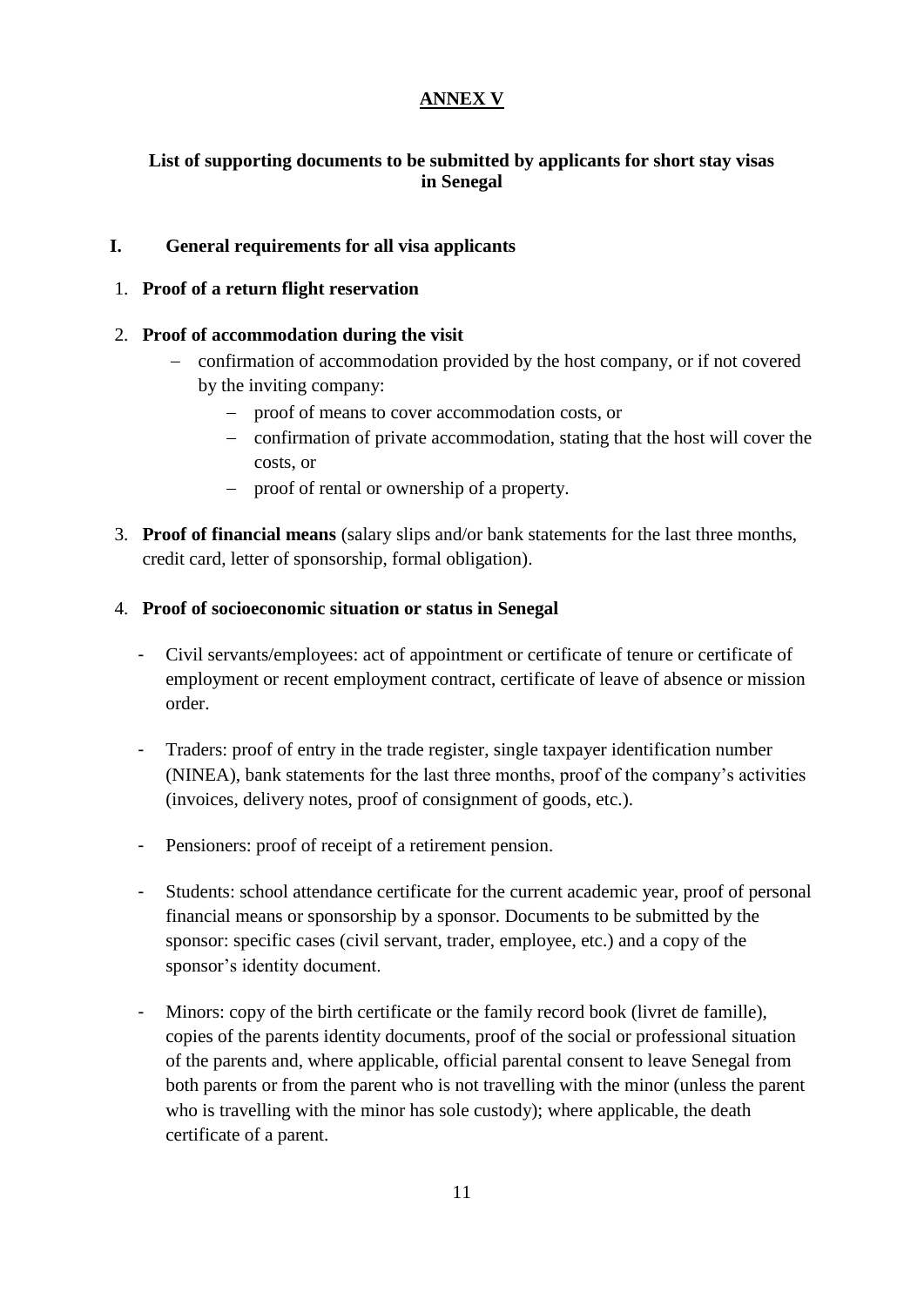- Unemployed persons: proof of family ties with the sponsor. For the sponsor: see Section 4 specific cases (civil servant, trader, employee, etc.) above.

Non-Senegalese nationals: a Senegalese residence permit or equivalent proof of long-term legal residence in Senegal, valid for at least three months following the applicant's departure from the Member State of destination, or proof that the renewal of the long stay permit has been applied for. If the non-Senegalese national does not intend to return to Senegal, the applicant must show proof that entry to their country of origin or any other third country is guaranteed.

## **II. Documents to be submitted depending on the purpose of travel**

## 1. **Tourism or family/private visit**

- Letter of invitation, or tourist itinerary or sponsorship form from sponsor in the host country.
- For a family visit: proof of family ties (e.g. a family record from the register office *(fiche familiale d'état civil).*

## 2. **Business trip/participation in a conference, cultural event**

Invitation letter from a company or institution in the Member State of primary destination, specifying the identity of the invited person, the reason for the visit and the date(s) of the visit, along with documentary evidence of the business relationship (contracts, invoices, correspondence, proof of import, etc.). The invitation letter should also indicate who will cover the expenses for the trip.

## 3. **Official mission**

Note verbale and/or mission order identifying the person going on mission, official job title, purpose of the trip, commitment by the sending entity to cover the costs for the trip.

## 4. **Travelling for the purpose of medical treatment**

- Medical certificate/report drawn up by a doctor confirming the illness and where applicable, the report should indicate that the illness cannot be treated in Senegal.
- Official document issued by a medical establishment in the Member State of destination confirming that it can provide the medical treatment in question and proof of admission of the patient for this treatment.
- Estimate of medical costs.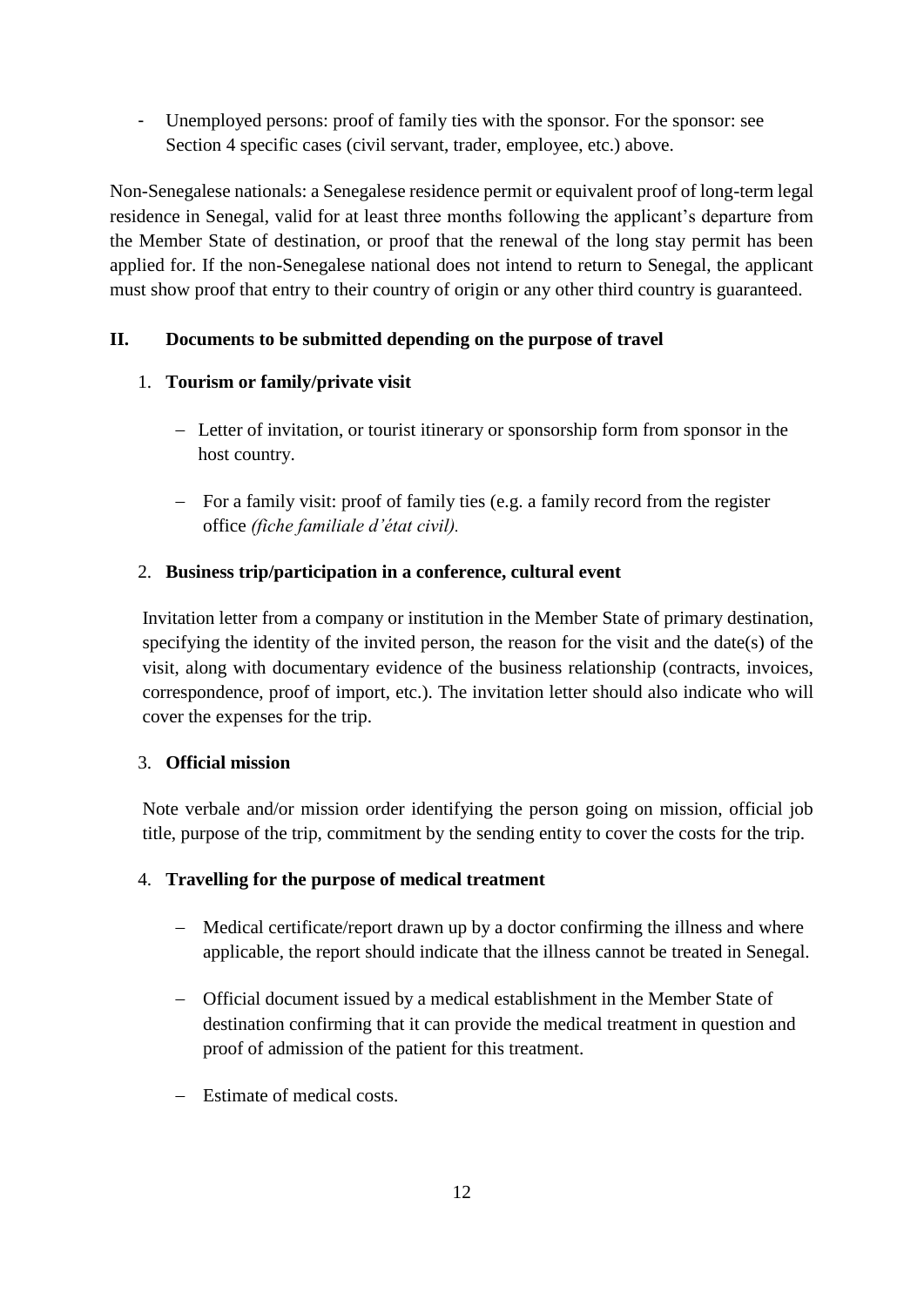- Proof of payment of the medical costs or proof of sufficient financial means to pay for the medical treatment and related expenses.

## 5. **Travelling for the purpose of studies, training or traineeship**

- Proof of enrolment at the institution concerned.
- Proof of financial means: applicant's bank statements for the last three months or proof of sponsorship.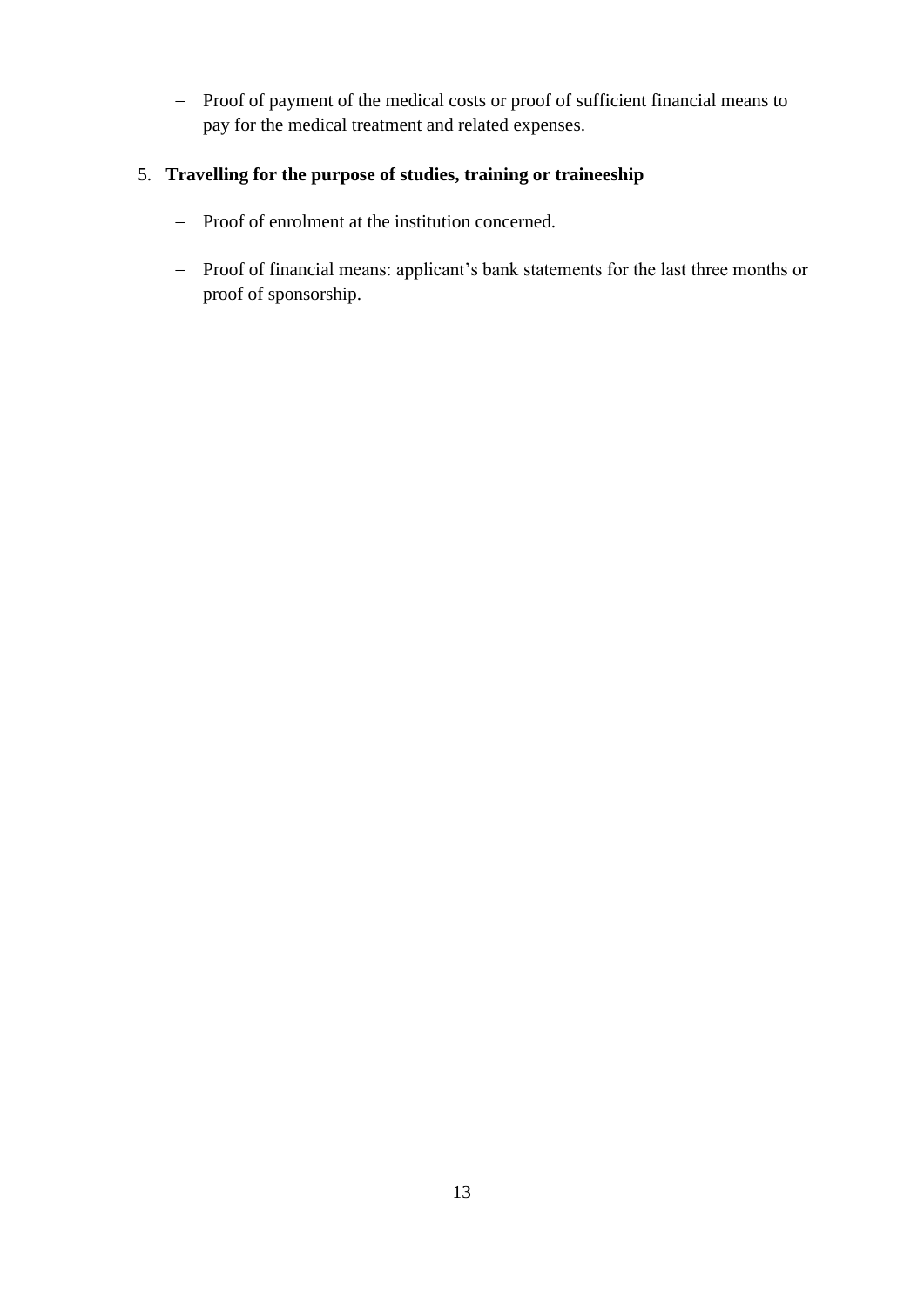## **ANNEX VI**

#### **List of supporting documents to be presented by applicants for a short stay visa in Tunisia**

### **I. General requirements**

- Round trip reservation or ticket.

## 1. **Evidence of accommodation during the visit(s)**

- Confirmation of accommodation provided by the host company; or
- A hotel reservation, or proof of sufficient means to cover accommodation; or
- Confirmation of private accommodation, stating that the costs will be covered by the host; or
- Proof of rental or ownership of property.
- 2. **Evidence of means of subsistence during the visit(s) to the territory of the Member States**
	- Bank account statements for the last three months; and
	- Costs being covered by the inviting/sending organisation (some Member States require a specific national form); or
	- Costs being covered by a private individual (and proof of the sponsors means) (some Member States require a specific national form); or
	- Other financial means available during the visit (international credit card statements, touristic allowance, etc.).

# 3. **Evidence of socioeconomic stability (enabling assessment of the applicant's intention to leave the territory of the Member States before expiry of the requested visa)**

- Government officials: act of appointment;
- Employees: certificate of employment or recent employment contract and pay slips for the last three months, certificate of affiliation to the national social security scheme (CNSS) and holiday leave/duty travel authorisation from an employer;
- Farmers: proof of status, farmer's card and most recent declaration of annual income or title of property;
- Pensioners: proof of receipt of a retirement pension;
- Students: evidence of the parents' social or employment status and, where applicable, school attendance certificate or student card.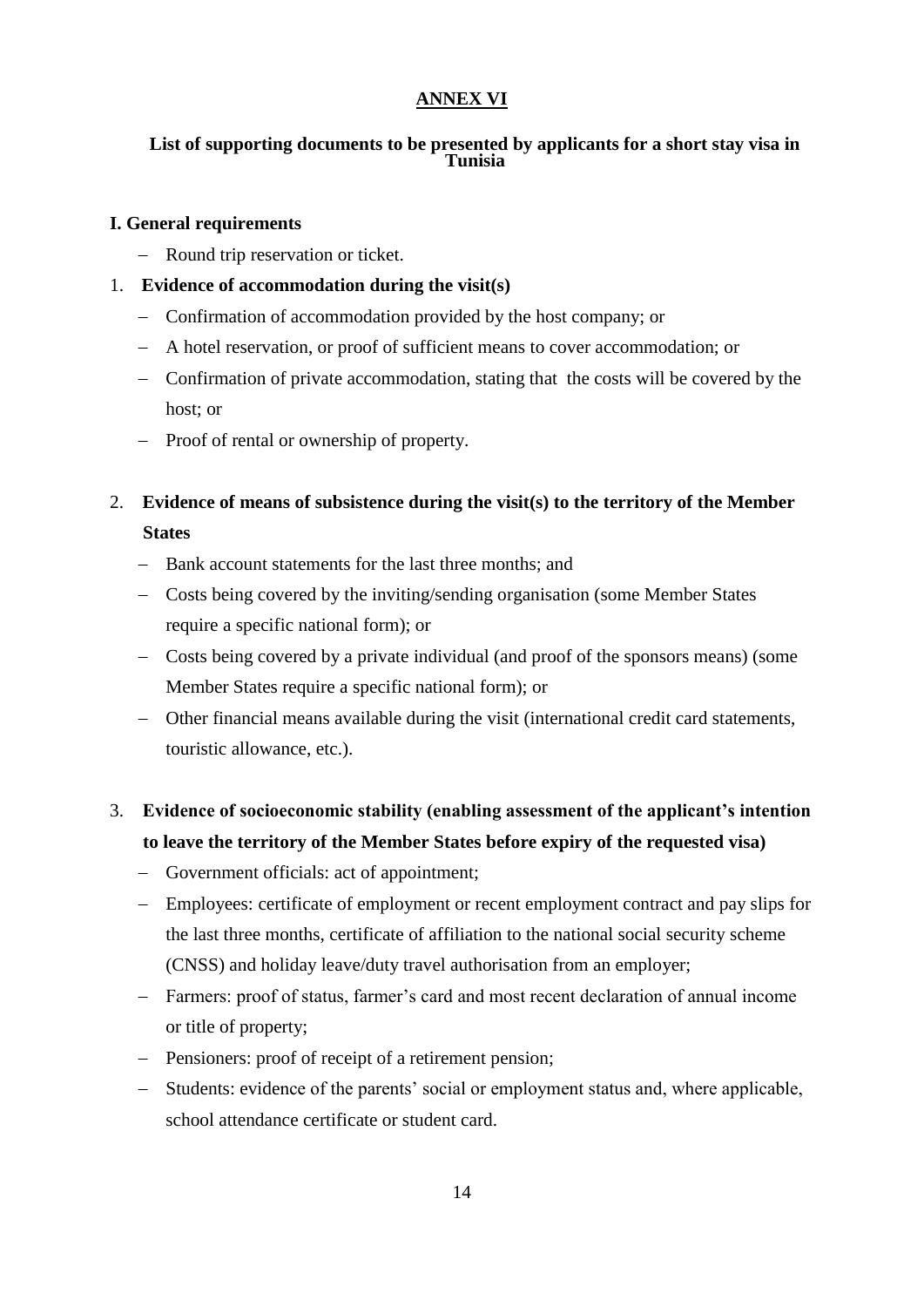### 4. **Minors**

- The written consent of the parents/legal guardians should be required only if the minor travels alone or only with one parent. Exceptions are made if the single parent with whom the minor is to travel holds the sole custody.
- For minors travelling alone, contact of the minor's parents/legal guardians at destination.

### **II. Documents to be submitted according to the purpose of travel**

#### 1. **Business**

- Invitation letter from a company in the Member State of destination indicating the name(s) and surname(s) of the person(s) invited, the purpose of the trip, the length of the stay and information on how the stay will be funded.
- Documentary evidence of the business relationship (contracts, invoices, correspondence, proof of import, etc.).

### 2. **Official visit**

Note verbale or mission order specifying: name(s) and surname(s) of the person going on the official visit; official job title; purpose of the trip; date of employment; commitment by the sending organisation to cover the costs of the official visit.

#### 3. **Family/private visit**

- Invitation from the host family, where applicable (some Member States may require a specific form to be used for the invitation letter).
- For a family visit: proof of family ties (e.g. a family record from the register office).

#### 4. **Tourism**

- Hotel reservation; or
- Proof of rental or ownership of property in the country of destination.

#### 5. **Trips for cultural, sports, educational, research or vocational training purposes**

 Letter of invitation or official document from the organiser of the cultural, sports, educational, research or vocational training event in the Member State of destination indicating the name(s) and surname(s) of the person(s) invited, the purpose of the trip,